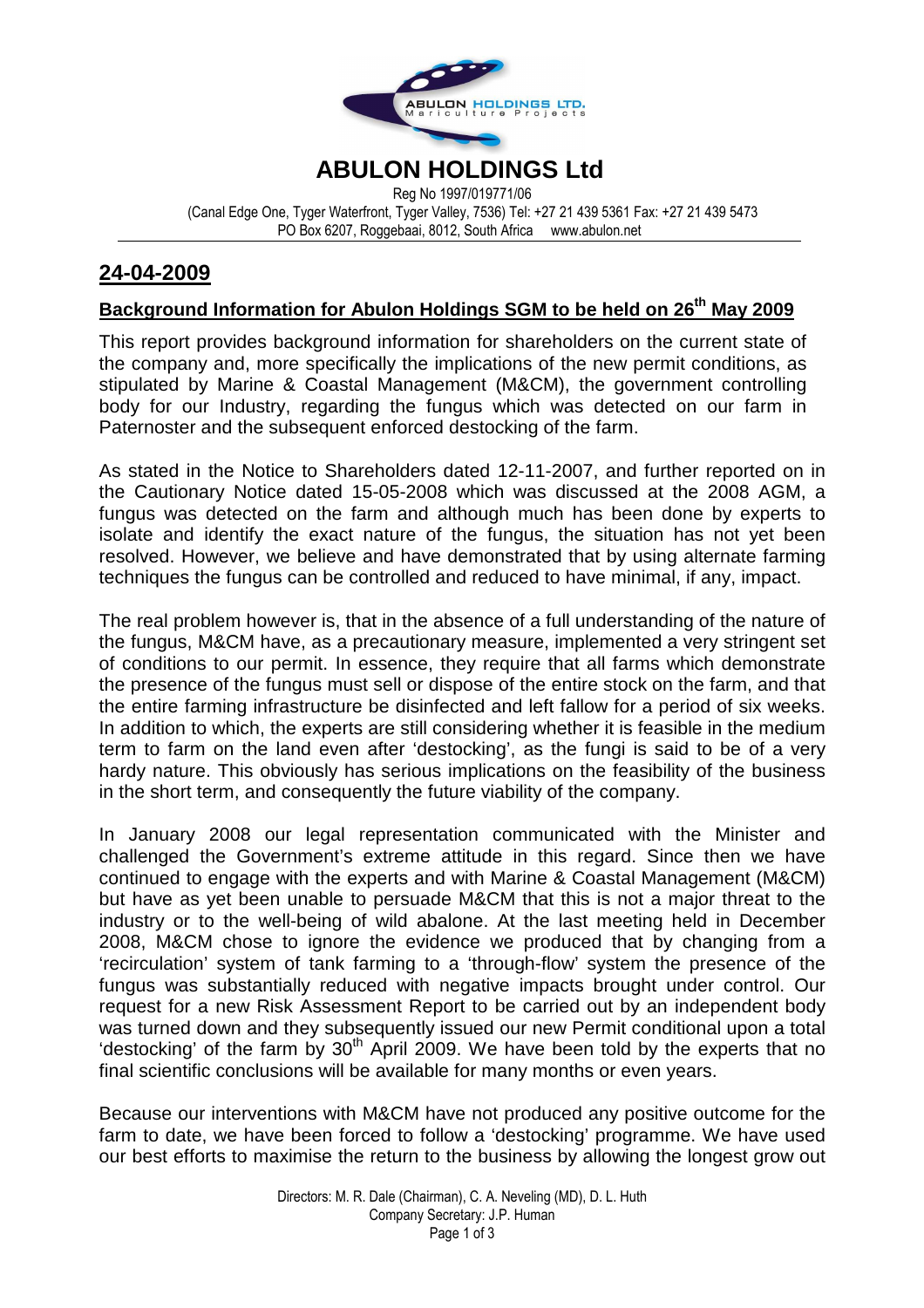period for the animals on the farm during destocking. This has resulted in generating significantly higher revenue for the company. The destocking programme will have been completed in accordance with our new permit conditions by the end of April 2009. We have projected that the revenue from the sales of the resultant stock of canned abalone will result in approximately R3 million accruing to the business. This will be achieved as a result of taking off all the abalone on the farm. The business will have substantial cash reserves, but the farm being completely devoid of animals will unfortunately have no further earning potential until the re-introduction of spats.

The challenge facing Abulon Holdings management is which route to now take in the best interests of the company and its shareholders.

After seeking professional advice and considering the feasibility and risks, we are of the opinion that there are 3 possible options and require input from the shareholders to assist us in deciding what strategy to pursue:

- 1. Restock the current farm, after the destocking, decontamination and the six week fallow period.
- 2. Pursue the development of a new farm on land allocated to a joint venture by Paternoster Fisheries.
- 3. Enter into a voluntary 'winding up' and settle all debt. Distribute to the shareholders; the reserves after accrued net trading revenue from the business, funds from the disposal of current and fixed assets in the companies and proceeds from the sale of the 'tax loss' in the company.

### **Option 1: Restock the current farm.**

In terms of our newly issued permit, we may restock the farm and continue operations on the same site, but at our own risk and subject to a 2 year quarantine period during which time we will be subjected to, REGULAR INSPECTIONS and NOT allowed to sell any animals LIVE.

The cash reserves can be used to restock the farm but the shortfall to fund the associated operating costs during the first four years of growth will have to be funded, from the introduction of additional working capital by, shareholders an investor or external borrowings.

Furthermore our lease for the current premises expires in 2013 and the landlord is not keen to extend the lease beyond the expiry date. Therefore the lease period is too short to accommodate the required growth of the animals to enable us to recoup our investment.

In addition the potential risk of the fungus recurring, even if only on one or two animals, is also a factor to be considered when making a decision.

### **Option 2: Set up a new Farm.**

Setting up a new farm requires three major elements; land, capital and expertise. A joint venture between a landowner, suitable investor and Abulon Holdings could bring all the necessary components together to create a profitable farm. The estimated cost of bringing a 50ton farm to maturity is between R20 and R25 million (excluding the cost of land) and will normally take approximately 4 years after seeding the first tanks.